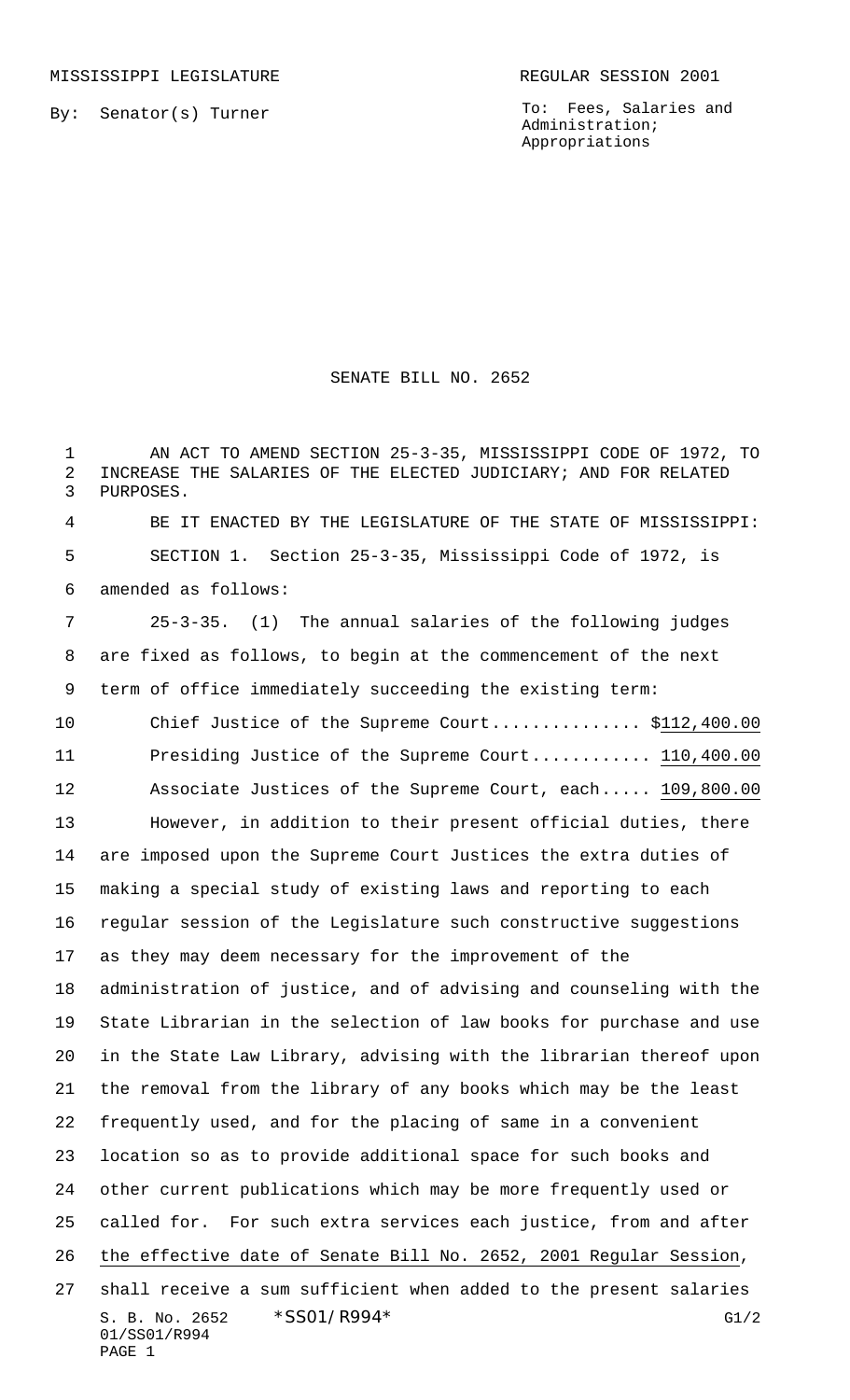S. B. No. 2652 \*SS01/R994\* 01/SS01/R994 PAGE 2 of the justices to aggregate One Hundred Twelve Thousand Four Hundred Dollars (\$112,400.00) for the Chief Justice, One Hundred Ten Thousand Four Hundred Dollars (\$110,400.00) for the Presiding Justice, and One Hundred Nine Thousand Eight Hundred Dollars (\$109,800.00) for Associate Justices, per annum. As each existing term expires and the above-captioned salaries become effective in due course, the extra duties and compensation provided for shall cease. (2) The annual salaries of the judges of the Court of Appeals of Mississippi are fixed as follows: Chief Judge of the Court of Appeals.............. \$105,800.00 Associate Judges of the Court of Appeals, each.... 103,000.00 (3) The annual salaries of the chancery and circuit court judges are fixed as follows: Chancery Judges, each............................ \$102,200.00 Circuit Judges, each.............................. 102,200.00 In addition to their present official duties, there are imposed upon the chancery and circuit court judges the extra duties of making a special study of existing laws relating to trial courts and reporting to the Supreme Court of the State of Mississippi such constructive suggestions as they may deem necessary for the improvement of the administration of justice, which shall be recommended to the Legislature by the Supreme Court in the manner provided by law. The judges shall advise and supervise in the purchase of law books for the libraries of each district, and shall study and evaluate the inventory of books and facilities now existing in the libraries of each district to effect the removal and relocation of obsolete publications so as to provide additional space for those books and current publications more frequently used. The judges shall study the existing rules promulgated by the circuit and chancery court judicial associations governing the operation of chancery and circuit courts, and revise the same pursuant to existing laws.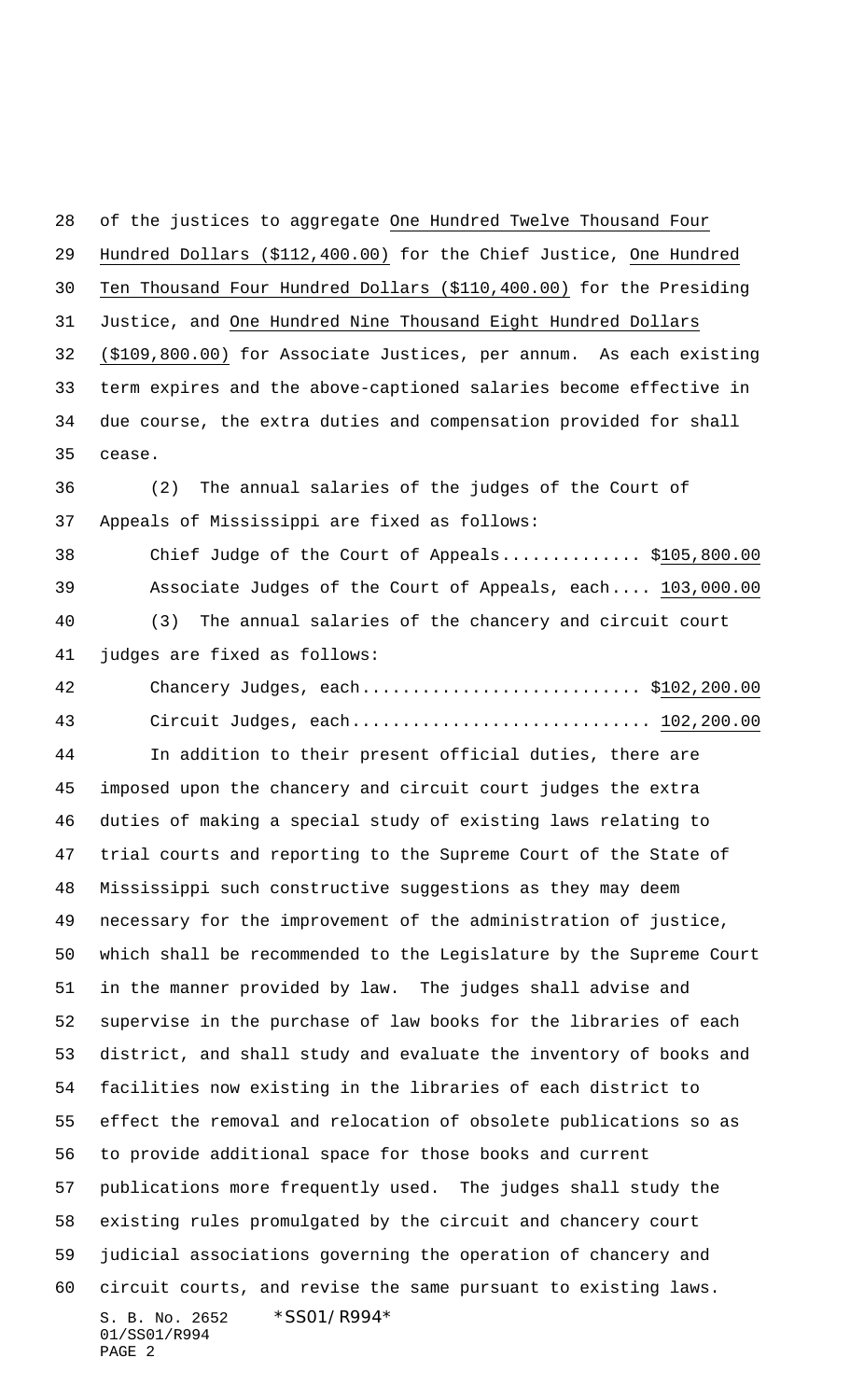For such extra services each judge, from and after the effective date of Senate Bill No. 2652, 2001 Regular Session, shall receive a sum sufficient when added to the present salaries of the judges to aggregate One Hundred Two Thousand Two Hundred Dollars (\$102,200.00) per annum for each judge. Upon the expiration of

 the existing term, the above-captioned salaries become effective in due course, and the extra duties and compensation provided for shall cease.

 (4) The Supreme Court shall prepare a payroll for chancery judges and circuit judges and submit such payroll to the Department of Finance and Administration.

 (5) The annual salary of the full-time district attorneys shall be Seventy-nine Thousand Eight Hundred Thirty Dollars (\$79,830.00).

 (6) The annual salary of the full-time legal assistants shall be not less than Fifteen Thousand Dollars (\$15,000.00) nor more than Sixty-seven Thousand Five Hundred Dollars (\$67,500.00), as established by the district attorney.

 SECTION 2. The Attorney General of the State of Mississippi shall submit this act, immediately upon approval by the Governor, or upon approval by the Legislature subsequent to a veto, to the Attorney General of the United States or to the United States District Court for the District of Columbia in accordance with the provisions of the Voting Rights Act of 1965, as amended and extended.

 SECTION 3. This act shall take effect and be in force from and after July 1, 2001, if it is effectuated on or before that date under Section 5 of the Voting Rights Act of 1965, as amended and extended. If it is effectuated under Section 5 of the Voting Rights Act of 1965, as amended and extended, after July 1, 2001, this act shall take effect and be in force from and after the first day of the month next succeeding the month during which it

S. B. No. 2652 \*SS01/R994\* 01/SS01/R994 PAGE 3